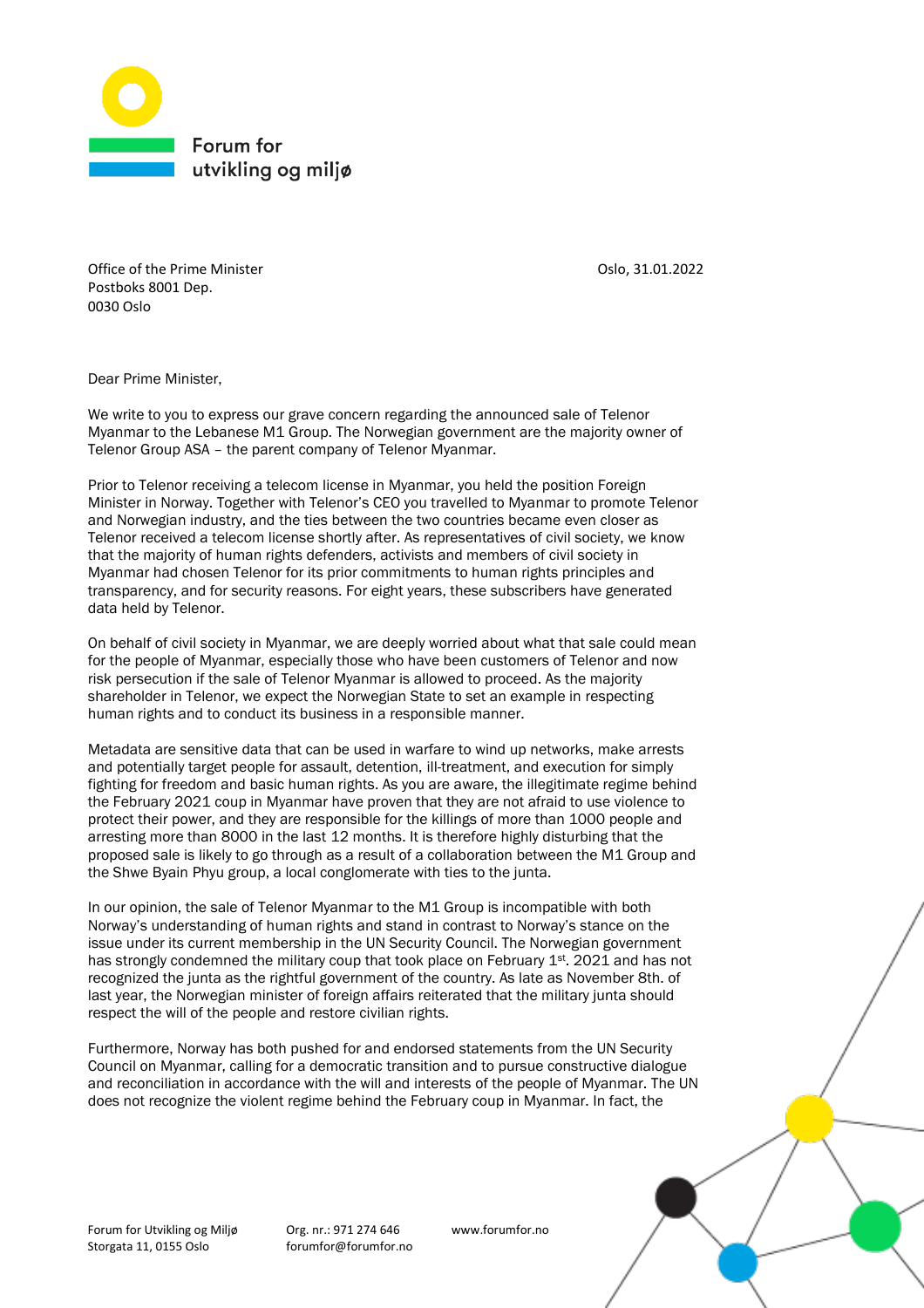

Myanmar ambassador to the UN has been appointed by the real and only legitimate government: the National Unity Government of Myanmar.

The people of Myanmar did not elect the junta and the democratically elected government of the country that is now in exile has clearly expressed that they do not approve of the sale. It ought to be beyond discussion that any sale – sensitive as it is in a military dictatorship – must be endorsed by the lawful government of Myanmar. As such, the sale must be held back until the rightful government of Myanmar is reinstalled.

We appreciate that Telenor finds itself in a very difficult position, and that there are no easy solutions to this issue. However, we would have expected the company to have been aware of the risk of ending up in this situation when it first opted to do business in Myanmar, knowing well the long-standing problems caused by the country's military.

The OECD has published international guidelines on responsible business conduct ('OECD Guidelines for Multinational Enterprises') that are applicable in these situations. In 2021, on behalf of 474 Myanmar-based civil organizations, the NGO SOMO filed a complaint to the Norwegian National Contact Point (NCP) alleging that Telenor Group ASA had breached these guidelines. The Norwegian NCP accepted the complaint as bona fide and relevant to the guidelines, but the complaint is yet to be finalized. It is also arguable that, under the EU's General Data Protection Regulation (GDPR), the sale of Telenor Myanmar with subscribers' personal data is illegal.

It is our opinion that the sale of Telenor Myanmar to the M1 Group has significant geopolitical consequences. Therefore, we strongly believe that it ought to be brought directly to the Norwegian Government to be decided on, and not left to the Telenor Group ASA alone. It worries us deeply that Telenor so far has ignored the real government of Myanmar, but rather awaits acceptance of the sale from a violent and illegitimate extremist regime.

We call on the Norwegian Prime Minister to act on Norway's condemnation of the coup and ask the government to stop the sale before it is too late. We point to the government's own platform, which states that government will use active state ownership to promote common interests regarding issues such as sustainability. It should be clear that it is not sustainable to support and legitimize illegitimate regimes, and we strongly believe that it is in the common interest of the Norwegian people to avoid doing so. A lack of action from the Norwegian government will stain Norway's reputation as a long-time defender of peace and human rights globally.

As the new Prime Minister of Norway, you have the power to show leadership and reverse the damaging sale and furthermore prove to the world, and to the democratic movement of Myanmar, that Norway and Telenor are as noble as you actively promoted as Foreign Minister when endorsing Telenor operating in Myanmar less than 10 years ago. Norway has he the presidency in the UN Security Council this month, and the situation in Myanmar was highlighted by Minister of Foreign Affairs, Anniken Huitfeldt, as one area where Norway would monitor developments closely. Stopping the sale of Telenor Myanmar would be an excellent way for Norway to prove that it does not only talk the talk, but also walks the walk on human rights issues.

Forum for Utvikling og Miljø Org. nr.: 971 274 646 www.forumfor.no Storgata 11, 0155 Oslo forumfor@forumfor.no